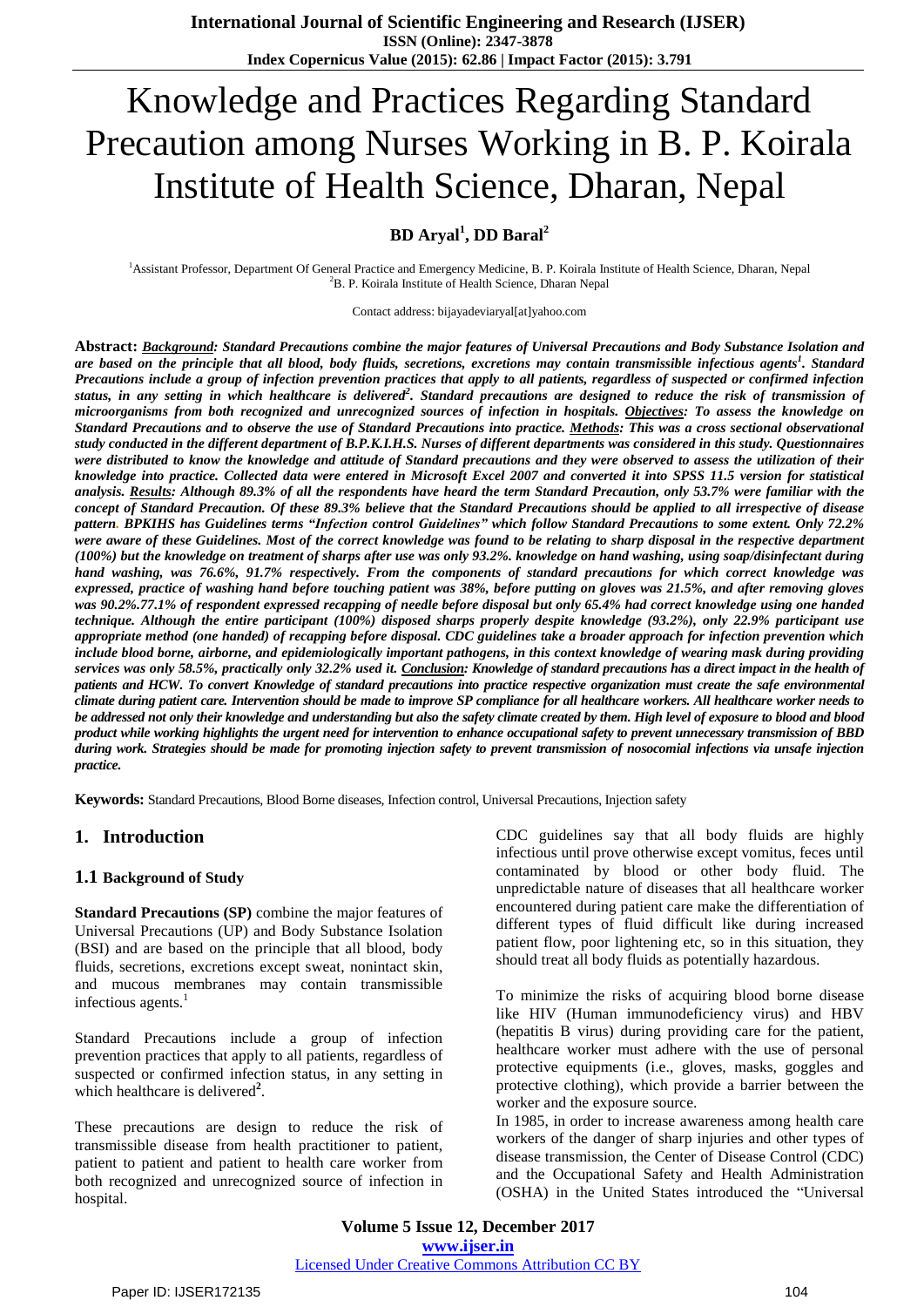Precaution Guidelines" which have been the worldwide standard in both hospital and community care setting**.**

A Study done in BPKIHS among nursing staff showed that knowledge among the staff is relatively good, but Standard Precautions are still not being fully utilized.<sup>3</sup>

Preliminary discussion done with interns of previous group indicate that lack of necessary supply as well as the rush of emergency department may also be the factor for non adherence to SP consistently.

Department of Health HIV post-exposure prophylaxis: Guidance from the UK Chief Medical Officers' Expert Advisory Group on AIDS. London, 2008, estimated that average risk for HIV transmission after percutaneous exposure to HIV-infected blood of 3 per 1000 injuries  $(0.3\%)$ , or of 1 per 1000  $(0.1\%)$  after mucocutaneous exposure. There is no risk of HIV transmission where intact skin is exposed to HIV-infected blood.

So adherence to SP for treating every patient is important tools to prevent transmission of infection.

Standard Precautions have been widely practiced in welldeveloped countries. **<sup>4</sup>** which helps all healthcare workers to prevent themselves from occupational exposure to blood borne diseases and the consequent the risk of infections. In low-income countries, SP is practiced partially which make the healthcare workers more vulnerable to the unnecessary risk of infections. This study, therefore, aims to identify the knowledge and understanding of SP and the factors influencing the use of SP and to make recommendations as to how these could be improved.

## **2. Review of Literature**

In Kathmandu, a study done on Knowledge, Attitude and Practices among health care workers on needle-stick injuries showed that Knowledge of health care workers about the risk associated with needle-stick injuries and use of preventive measure was inadequate.<sup>5</sup>

Result showed that 4% and 61% of health care workers respectively were unaware of the fact that hepatitis B and C can be transmitted by needle-stick injuries. 74% had a history of needle-stick injuries and only 21% reported the injuries to the hospital authority. Only 23% were in the habit of using gloves for phlebotomy procedure all the time. 79% were of the impression that needle should be recapped after use. Only 66% were aware of Standard precaution Guidelines. They recommended that a standing order procedure should be formulated regarding needlestick injuries in all the health institutions. One reason for the poor use of SP in resource limited settings is the cost of implementation.

Even fifteen years ago, in Iowa, Doebbeling et al report a large increase in costs when strict SP is applied. Most of the increases were from use of rubber gloves and disposable gowns **<sup>6</sup>**.

Study done on Knowledge and Practice of Standard Precautions and Awareness Regarding Post-Exposure Prophylaxis for HIV among Interns of a Medical College in West Bengal, India showed that the majority of the respondents (84.6%) expressed awareness of washing sites of injured with soap and water, approximately 32.3% did not know that antiseptics could cause more damage. Also, only 63.8% expressed awareness of reporting any incidence of occupational exposure, while knowledge on post-exposure prophylaxis regimens was generally found to be poor.**<sup>7</sup>**

#### **The main safeguards1, 8, and <sup>9</sup> are:**

- 1.Regular hand washing using the appropriate technique.
- 2.Wearing gloves when handling blood or body fluids or when in contact with soiled surfaces
- 3.Wearing plastic aprons
- 4.Wearing a mask and protective eyewear when there is risk from irrigation, splashes or aerosols.
- 5. Not recapping needles after use, especially two handed needle recapping.
- 6.Taking care to ensure that all soiled materials or waste is disposed of correctly.
- 7. Using needles or scalpel blades on one patient only.
- 8. Promptly and carefully cleaning spills involving blood or other body fluids.
- 9. Safely disposing of needles (hypodermic, sutures) and sharps in puncture and leak proof safety boxes.

#### **Rationale of Study**

Standard Precautions are the minimum infection prevention practices that apply to all patient care, regardless of suspected or confirmed infection status of the patient, in any setting where healthcare is delivered **2.**

Standard precautions are the precautions taken by clinical staff to limit the risk of spread of blood borne viruses. In essence, the guidelines centre around safeguards aimed at reducing the risk of transferring blood borne virus from patient to practitioner, patient to patient or practitioner to patient. Staff come in contact with blood and body fluid of patients and thus faces a risk of acquiring Human Immunodeficiency Virus (HIV) and Hepatitis "B" or "C". Infection (Centre for disease control (CDC) (1998) update)**.** so it is important to make all health personnel aware of the modes of transmission of blood borne diseases and to help protect them from acquiring such types of infections.

Nurses are the gatekeeper of the hospital premises. They are the one who looks after the patient most of the time. They are more vulnerable group for transmitting infectious agent. So Knowledge of standard precautions and applications of this into practice is very important in this group.

**Volume 5 Issue 12, December 2017 <www.ijser.in>** [Licensed Under Creative Commons Attribution CC BY](http://creativecommons.org/licenses/by/4.0/)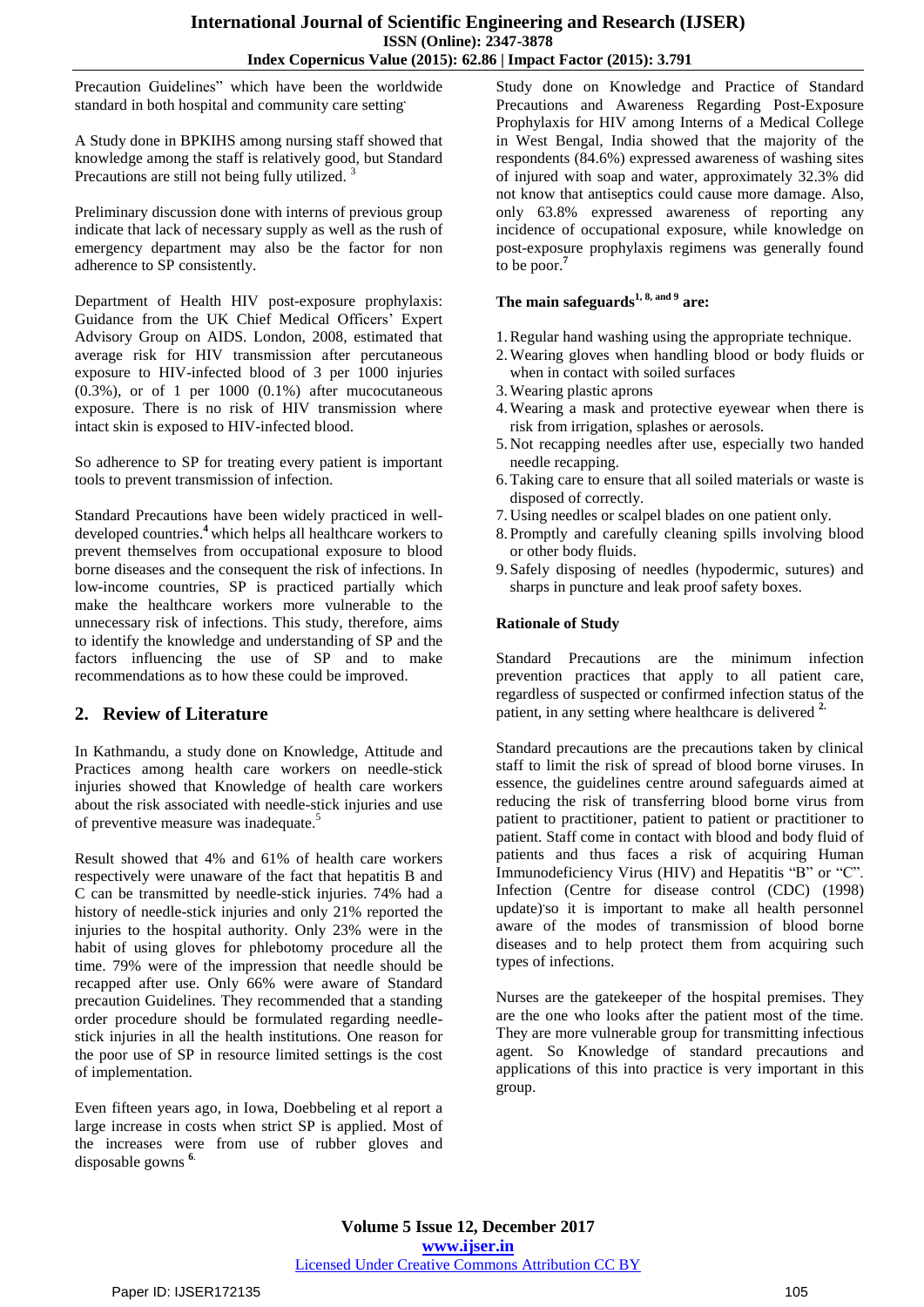### **3. Aims and Objectives**

#### **General**

To access the knowledge of Standard Precautions among nurses.

To observe the use of standard precautions into practice.

#### **Specific**

To assess the knowledge of standard precautions.

To observe the use of standard precautions into practice

## **4. Materials and Methods**

This cross sectional observational study was conducted at different department of B.P. Koirala institute of health science. Dharan.

Study Design: Cross sectional Observational study Study Area**:** Various department of BPKIHS Dharan. Study Period**:** 6 month Sample Size: 140

Inclusion Criteria: Nurses working in different departments were included in this study.

Exclusion Criteria: Anyone unwilling to participate

# **5. Methods**

This was a cross-sectional observational study. The sample was nurses working in different department of BPKIHS. Questionnaires were distributed to assess the knowledge of Standard precautions and all nurses were observed to assess the utilization of their knowledge into practice Direct observation was done to assess the practice whether they follow all components of standard precautions according to CDC guidelines or not. The questionnaire also included open ended questions regarding reasons for non-adherence to the practice of SP with an additional space for specific comments.

After obtaining informed consent from all the participants, they were asked to fill up this questionnaire within half an hour time. Data was collected according to the pick working hour of nurses in respective department.

The Data was entered in Microsoft Excel 2007 and converted it into SPSS 11.5 version for statistical analysis and reported in percentage. Adherence to the correct practice of different components of SP was assessed by analyzing the responses expressing the correct knowledge.

### **6. Results**

Among the respondents 89.3% have heard the term Standard Precaution, only 53.7% were familiar with the concept of Standard Precaution. Of these 89.3% believe that the Standard Precautions should be applied to all irrespective of disease pattern.

BPKIHS has Guidelines terms "Infection control Guidelines" which follow Standard Precautions to some extent for infection control. Only 72.2% were aware of these Guidelines.

The majority of the correct knowledge was observed to be relating to sharp disposal in the respective department (100%) but the knowledge on treatment of sharps after use was only 93.2%.

Knowledge on transmission of disease is important to effectively utilizing standard precaution into practice. only 49.3% of respondent had complete knowledge on blood borne disease. Moreover most of the participant conveyed knowledge on Standard Precautions as follows:

#### **Knowledge of participant regarding Standard Precautions (n=205)**

| Table 1                                                                 |            |              |  |
|-------------------------------------------------------------------------|------------|--------------|--|
| Knowledge on Standard                                                   | Correct    | Incorrect    |  |
| Precautions                                                             |            |              |  |
| <b>Standard Precautions should be</b><br>applied to all irrespective of | 183(89.3%) | 22(10.7%)    |  |
| disease pattern                                                         |            |              |  |
| Regular Hand washing should be<br>done before and after patient care    | 157(76.6%) | 48(23.4%)    |  |
| Soap/ disinfectant should be used<br>for hand washing                   | 188(91.7%) | $17(8.3\%)$  |  |
| Gloves should be worn during<br>handling of patient                     | 177(86.3%) | 28(13.7%)    |  |
| Gloves should be changed for<br>handling every patient                  | 161(78.5%) | 44(21.5%)    |  |
| Mask should be used during<br>patient care                              | 120(58.5%) | 85(41.5%)    |  |
| Used needle should be recapped<br>before disposal                       | 158(77.1%) | 47(22.9%)    |  |
| Methods of recapping from those<br>who recapped                         | 134(65.4%) | 71(34.6%)    |  |
| Method of disposal of<br>sharps/needle after use                        | 191(93.2%) | $14(6.8\%)$  |  |
| Method of cleaning of spills                                            | 174(84.9%) | $31(15.1\%)$ |  |

Among the components of standard precautions for which correct knowledge was given, practice of washing hand before touching patient was 38%, before putting on gloves was 21.5%, and after removing gloves was only 90.2%. 77.1% has correct knowledge of not bending or recapping needle before disposal but in practice 31% bend/ recapped before disposing. The main reasons for non-compliance to the correct practice of SP were as follows: a) inconvenience in handling needles and sharps when wearing gloves because of unavailability of different sized gloves. and often no time to wear gloves during rush hours; b) unavailability of adequate PPE in our hospital esp. in wards c) unavailability of goggles for regular use; d) regular hand-washing not feasible due to huge workload, e) non-availability of hub-cutter in all department and also inadequate puncture-proof containers for safe handling and disposal of needles and sharps.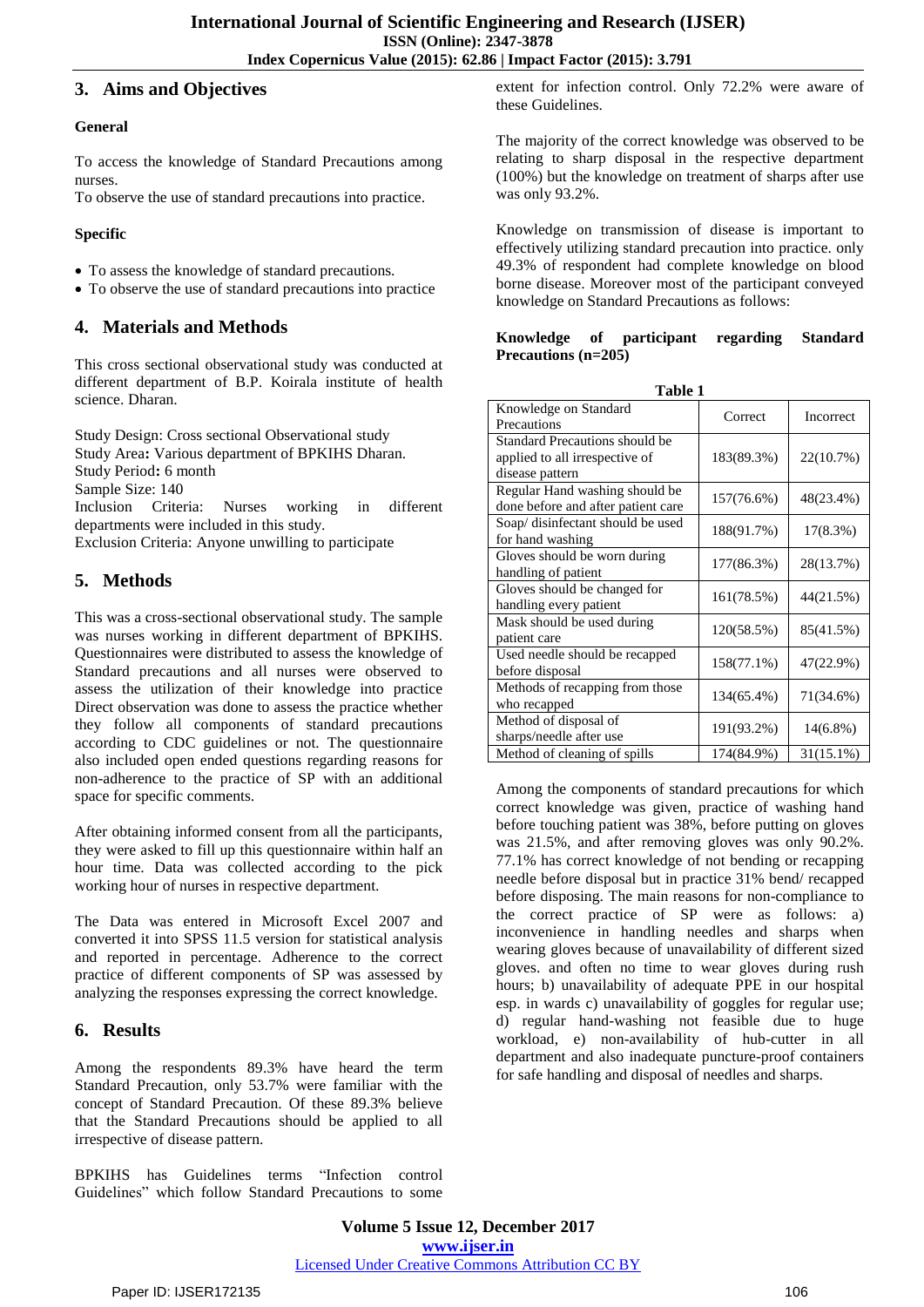| <b>Table 2:</b> Practice of participants on Standard Precautions |            |               |
|------------------------------------------------------------------|------------|---------------|
| of<br>participants<br>Practice                                   | Correct    | Incorrect     |
| regarding Standard Precautions                                   |            |               |
| Wash hand before touching a                                      | 78(38.0%)  | $127(62.0\%)$ |
| patient                                                          |            |               |
| Wash hands after touching a                                      | 172(83.9%) | $33(16.1\%)$  |
| patient                                                          |            |               |
| Wash hand before putting on                                      | 44(21.5%)  | 161(78.5%)    |
| gloves                                                           |            |               |
| Wash hand after<br>removing                                      | 185(90.2%) | $20(9.8\%)$   |
| gloves                                                           |            |               |
| Applied soap for hand washing                                    | 175(85.4%) | 30(14.6%)     |
| Recapping of needle before                                       | 158(77.1%) | 47(22.9%)     |
| disposal                                                         |            |               |
| Proper sharps disposal                                           | 205(100%)  |               |
| Wearing mask in air borne                                        | 66(32.2%)  | 139(67.8%)    |
| diseases                                                         |            |               |
|                                                                  |            |               |

**Table 2:** Practice of participants on Standard Precautions

Although the entire participant (100%) disposed sharps properly despite knowledge (93.2%), only 65.4% participant use appropriate method (one handed) of recapping before disposal.

#### **7. Discussion**

This study focused more on finding whether the nurses has correct knowledge of Standard precautions and also is translated into correct practice in hospital practical setting. Standard precautions are the precautions taken to prevent transmission of diseases (both blood borne and air borne) from any sources. These precautions are important in our setting where healthcare delivery system has limited resources and healthcare workers are always at risk in transmitting blood borne diseases and possess a serious public health concern. Standard precautions have been advocated by the Centre for Disease Control (CDC, USA) as a means to reduce occupational exposures to HIV and other blood-borne pathogens.<sup>9</sup> These CDC guidelines take a broader approach than Universal Precautions, offering infection control precautions that are standard for all patients and include blood borne, airborne, and epidemiologically important pathogens.

Majority of nurses (40.2%) in our study were having 1- 5years of working experience where most were from emergency department (9.8%).Study showed that the knowledge as well as practices was less as compared to nurses working for more than 5years durations. This concluded that institute must provide training on standard precautions on regular basis. As these nurses are from different institutional background, most of the nurse's curriculum does not cover Standard precaution. However, the results of this study revealed poor adherences to the main component of SP, like hand washing before touching a patient, using personal protective equipments, recapping of needle before disposal. The main reasons for non compliance were; heavy work load, unavailability of personal protective equipment in the department, unavailability of adequate numbers of properly sized gloves made them using the same gloves for many patients. Even though sharp box is not in accessible area all nurses have attitude of disposing needle in sharp box.

Study done in INF Pokhara showed that trained HCWs displayed good knowledge compared to untrained HCW. About 86% were aware of the need to take precaution while providing care, However correct knowledge of SP was lacking in both the group.

Another study done in Tertiary care referral center Infection Control Program at the University of Geneva Hospitals showed that it may not be prudent to wash and reuse gloves between patient. Further hand washing is strongly encouraged after removal of gloves. Among reasons reported for poor adherence with hand hygiene recommendations, some that are clearly related to the institution (i.e., the system) include lack of institutional priority for hand hygiene, need for administrative sanctions for noncompliance or rewards for compliance, and lack of an institutional climate that encourages safety.<sup>10</sup>

Our study showed that knowledge on hand washing before and after patient care is very good (76.6%) but in practice only 23.4% translated it into practice.

## **8. Conclusion**

Knowledge of standard precautions has a direct impact in the health of patients and HCW. To convert Knowledge of standard precautions into practice respective organization must create the safe environmental climate during patient care. Regular training must be given to all new nurses before enrolling into her duty. Intervention should be made to improve SP compliance for all healthcare worker. All nurses needs to be addressed not only their knowledge and understanding but also the safety climate created by them. High level of exposure to blood and blood product while working highlights the urgent need for intervention to enhance occupational safety to prevent unnecessary transmission of BBD during work. Strategies should be made for promoting injection safety to prevent transmission of nosocomial infections via unsafe injection practice.

### **References**

- [1] Centre for disease control (**CDC) (1998) update: Universal Precautions for prevention of transmission of HIV, HBV and other blood borne pathogens in health** setting. MMWR (Morbidity and Mortality weekly report) 37(24): 377
- [2] Nandini Shetty, Julian W Tang, Julie Andrews. Infectious disease, Pathogenesis, prevention and case studies. April 3 2009. Medical 664 pages.
- [3] Uranw SK, Alam S. A correlative study between Knowledge and practice of UP among staff nurse working at the BPKIHS. DHARAN. Research report 2000. Done by B.Sc. nursing.
- [4] S. Maheswari, G. Muthamilselvi, Assess the Effectiveness of Structured Teaching Programme on Universal Precaution among Class IV Employees Working at Aarupadai Veedu Medical College and Hospital, Puducherry, India. AJNR, ARCHIVE, vol2, issue 2
- [5] Gurubacharya DL, Mathura KC, Karki DB. Knowledge, attitude and practices among health care